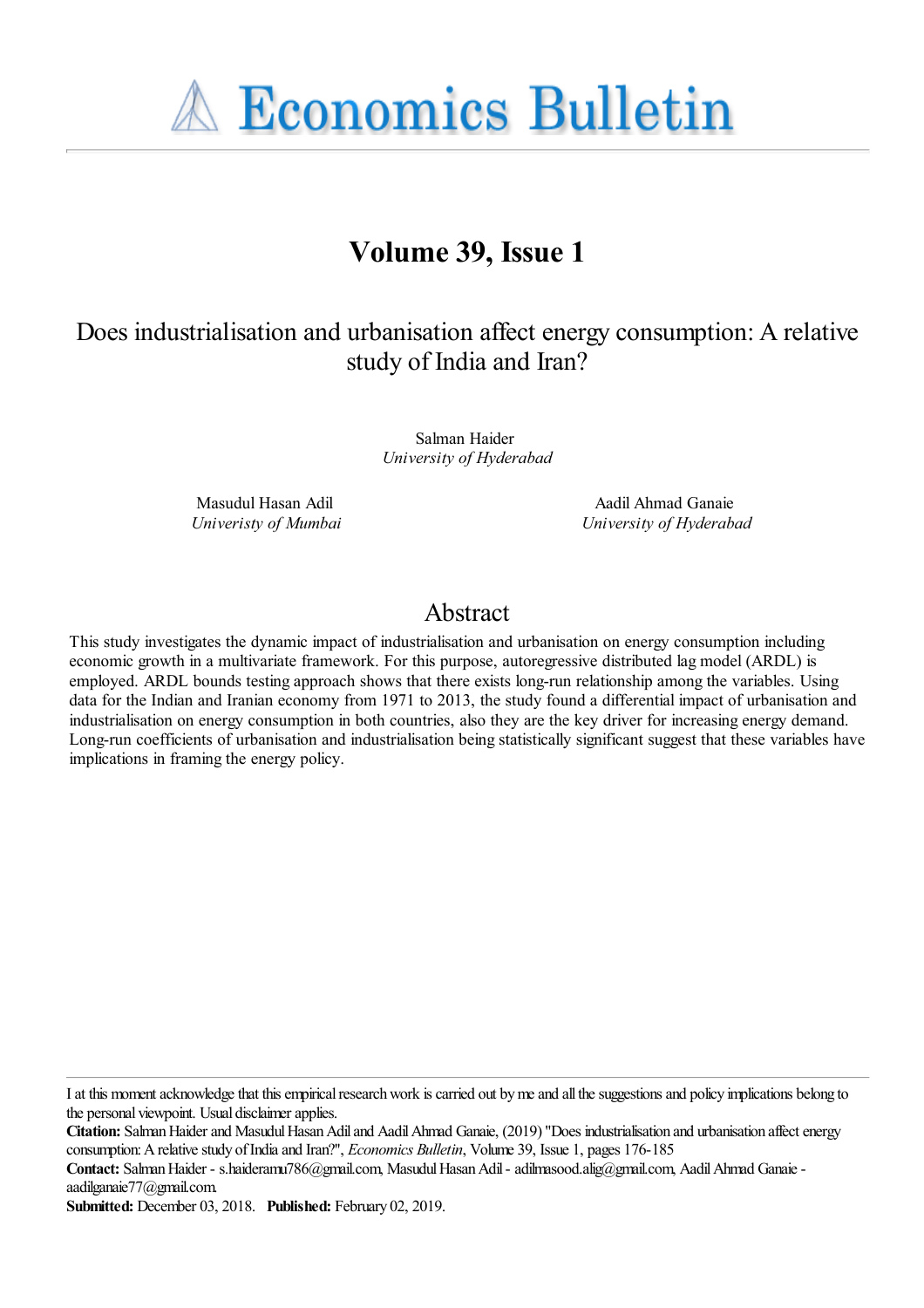*"It is a capital mistake to theorize before one has data. Insensibly one begins to twist facts to suit theories, instead of theories to fit facts."*

#### *Sherlock Holmes*

#### **1. Introduction**

Energy uses and pollution levels are continuously rising globally, especially in emerging economies such as India—which has become the fifth-largest country regarding energy consumption and third largest carbon emitter in the world. Urbanisation and industrialisation seem to be a key driver for increasing energy demand. Urbanisation intensifies economic activity through a higher level of consumption and production. Nevertheless, it leads to economies of scale and provides the opportunity to achieve energy efficiency. Hence, it is difficult to predict the impact of urbanisation on energy consumption. Economic reforms of 1991 in India emphasises on industrial development through delicensing and privatisation. During the process of industrialisation the introduction of new equipment and techniques, which lead to new and quality products, increases industrial activity that uses more energy as compare to traditional agriculture or manufacturing. Industrial growth also increases the demand for labour and other inputs and thus improves their income which in turn increases demand for consumer durable items such as cars, TVs, refrigerators,computers etc. that also becomes the cause for higher energy consumption. In empirical studies, industrial value added as a percentage of GDP is usually used as a proxy for industrialisation. According to Blanchard (1992), this indicator represents internal manufacturing specialisation and a measure of structural change.

There is a need to address the issue of growing energy demand and supply-side uncertainty. Where energy security remains a challenging issue for emerging economies like India, as 240 million Indians do not have access to household electricity consumption (IEA, 2015). It is evident that India is currently experiencing an electricity deficit of around 10% at its peak hours. India's electricity demand is expected to be doubled by 2035 which raises serious concern about the additional supply sources of energy (Bhat et al., 2018; Haider and Bhat, 2018). Renewable energy is one of the source which government is targeting to fulfill increasing demand of energy. Apart from that policy-makers at national and state levels are making their own efforts to remove obstacles to invest in energy supply while focusing on energy efficiency and pricing reform (Nain et al., 2017a).

Iran is one of the leading energy producer as well as consumer and net exporter of 75.32 million tonne of oil equivalent *(mtoe).* There is also increasing trend in urbanisation (30% increase in Iran while that of India is 11% which is relatively low). There are several channels, such as transportation and population density, by which urbanisation can affect energy use (Jones, 1989, 1991; Madlener, 2011). It is important to have a better understanding of how income, urbanisation and industrialisation impact energy consumption because making pragmatic policy for energy consumption is one way to mitigate concerns regarding climate change, peak oil, and energy security issues.

There are large number of papers examining the empirical relationship between energy use and economic growth due to significant policy implications. However, the results based on causal relation remain mixed due to the different econometric methods employed, the various time periods and countries heterogeneity. The relationship between urbanisation and energy has been studied by a number of authors (for instance, Jones, 1989, 1991; Parikh and Shukla, 1995; Poumanyvong and Kaneko, 2010; York, 2007). However, most of them have not taken into account the industrialisation and structural changes, which may lead to specification bias. Urbanisation is accompanied by industrial development through large-scale movements of the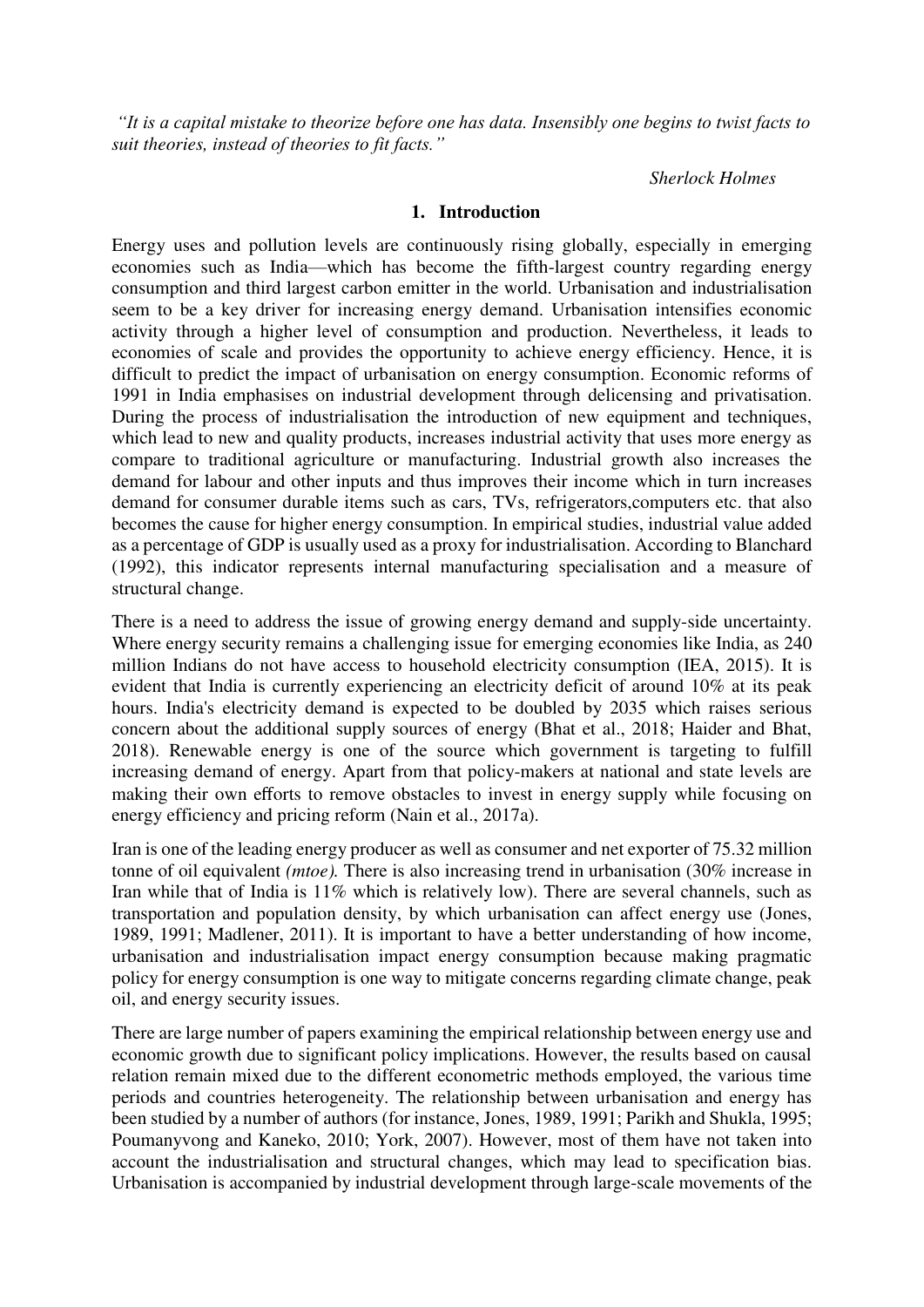labour force. Moreover, increased population density puts further pressure on the urban economy. Pacione (2013) estimates that cities account for 75% of the world's consumption of natural resources yet cities cover only 2% of the world's surface. This study is an attempt to examine the impact of increasing urbanisation and industrialisation on energy consumption in emerging countries like India and Iran. Recognising the fact that India has gone through structural changes over time, which is characterised by increasing energy consumption, higher economic growth, and increased urbanisation. Hence, key variables like industrial development and urbanisation are also included in the analysis. This study differs from previous studies by treating industrialisation separately from the effect of GDP on the energy demand. To this end, autoregressive distributed lag (ARDL) method is applied which provides a consistent estimate in small sample size and correcting endogenous bias.

The rest of the paper is organized as follows: Section 2 contains the review of related studies. Section 3 describes the data and methodological strategy followed for the study. Section 4 display empirical results and discussion on that, while Section 5 concludes.

#### **2. Literature review**

Number of studies have examined the relationship between energy consumption and economic growth since last decade. Most of the early studies focussed solely on bivariate relationships between economic growth and energy consumption, while latter studies employed multivariate framework by including additional variables to overcome the potential omitted variable bias or to investigate the impact of other economic factors. Ozturk (2010) offered a comprehensive survey of recent contributions to the literature concerning the issue and ultimately conclude that no consensus could be reached regarding the direction of causality between energy consumption and economic growth. More recently, some studies have extended the relationship by including financial development and urbanisation (Shahbaz and Lean, 2012; Islam et al., 2013; Menegaki and Ozturk, 2013). Parikh and Shukla (1995) use a pooled data set of developed and developing countries over the years 1965–87 to investigate the impact of urbanisation on energy consumption and found a positive impact of urbanisation. Liddle (2004) documented that urbanisation and population density have a negative impact on per capita energy use in road transportation, suggesting economies of transport through less transportation need. Mishra et al. (2009) find that urbanisation has a negative impact on energy use in New Caledonia, but a positive impact in Fiji, French Polynesia, Samoa and Tonga in a sample of Pacific Island economies. Poumanyvong and Kaneko (2010) estimated the impact of income, urbanisation, industrialisation, and population on energy use in a sample of 99 countries covering the period 1975 – 2005 in a panel data framework. They find that the impact of urbanisation on energy use varies by income class. Urbanisation tends to decreases energy use in the low-income group, while that of increasing impact in the middle- and high-income groups. Zamani (2007) investigated the causal link among economic growth, industrial and agricultural sectors growth, and consumption of different kinds of energy for the Iranian economy. They found long-run bi-directional causality between GDP and gas consumption, GDP and petroleum consumption and unidirectional causal link running from industrial value added to industrial total energy, petroleum products, and electricity consumption. Moreover, also found bi-directional causality between industrial values added and gas consumption.

Krey et al. (2012) investigate the impact of urbanisation on residential energy use in China and India by using integrated assessment models. They find that residential energy consumption is not directly related with urbanisation. However, the relationship between urbanisation and energy use is linked through labour productivity. Mallick and Mahalik (2014) done a comparative analysis of India and China to explore the relationship between energy use, economic growth, and urbanisation. They found a positive impact of urbanisation and negative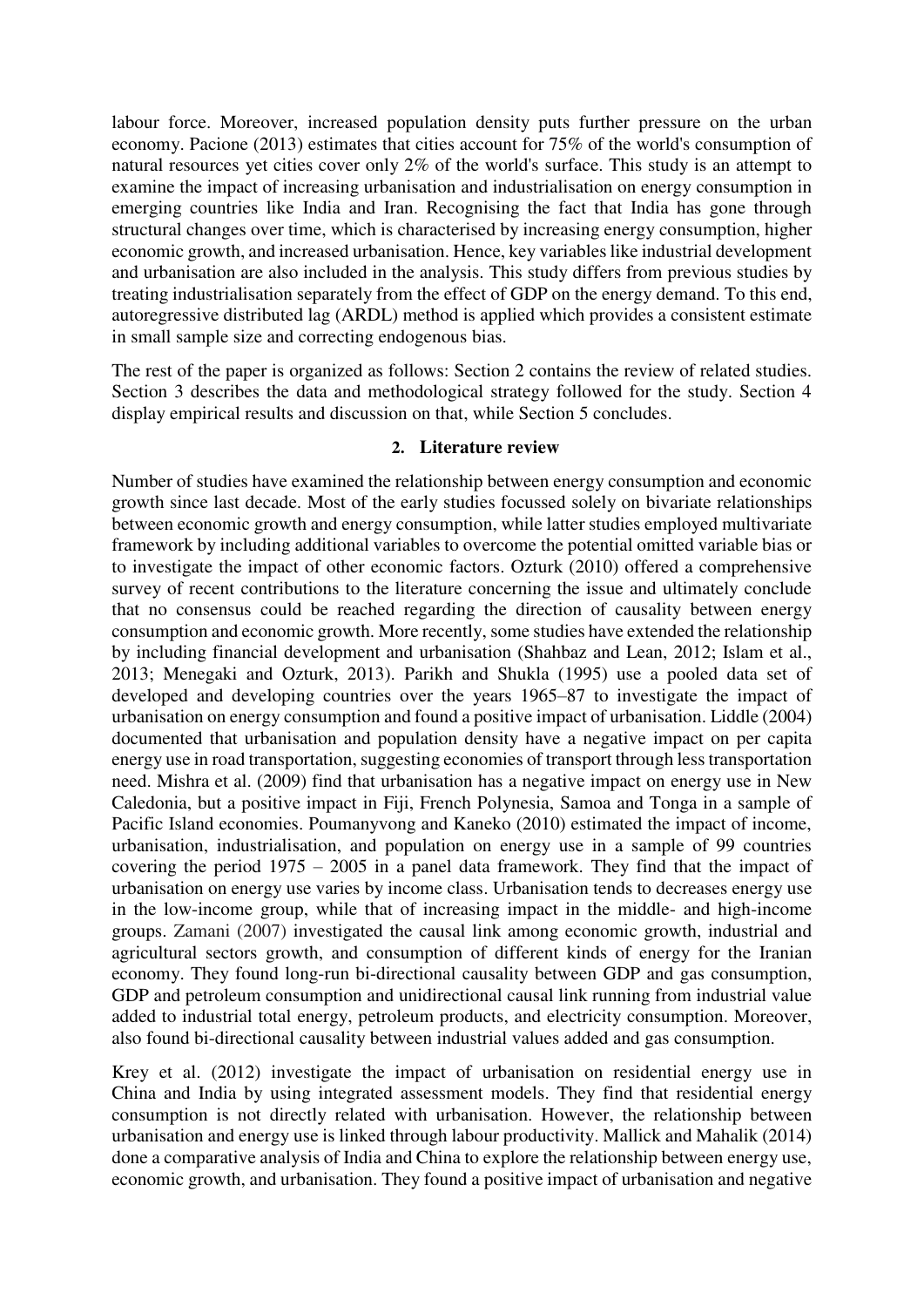effect of financial development and economic growth on energy consumption for both India and China. There is a small but growing literature looking at the impact of Urbanisation on energy consumption. Urbanisation, like industrialisation, is a key component of modernization of an economy. Urbanization can affect energy use through different channels such as production, mobility, transportation and infrastructure channels (Sadorsky, 2013). Concentration of production in urban areas enhance economic activities. Similary mobility and transportation channels provide opportunities for better transportation facilities. While better urban infrastructure reinforces efficient energy utilisation. However, each of these effects have positive and negative impacts on energy use. Therefore, the empirical evidence on the impact of urbanisation on energy consumption are mixed. Shahbaz et al. (2016) examine the effect of globalisation, urbanisation on energy consumption, found positive effect of urbanisation and negative impact of globalisation for Indian economy, but they have failed to take into account industrial development.

Apart from the above, it is also important to note that major portion of literature in recent years tested environmental Kuznets curve (EKC) hypothesis by using co<sub>2</sub> emission data as a proxy for environmental determinant variable with energy consumption and income variable data as explaining variables. But the "conceptual dependence" between energy consumption and  $\cos$ data leads to serious econometric consequences of using such model<sup>1</sup>. Itkonen(2012) and Jaforullah and King (2017) documented some important problems in detail. Hence, in order to provide consistent results and lucid policy implication one must take caution in model selection. This study only consider data of energy consumption, which will also provide policy insight for carbon emission related issue as reduction in energy consumption also leads to reduction in greenhouse gas emission.

Most of the studies pertain to India, have used either aggregate or disaggregate data on energy consumption (Nain et al., 2017b; Ahmad et al., 2016). While some studies uses total factor productivity as a measure of economic growth and examine the energy-output nexus (Tugcu and Tiwari, 2016; Haider and Ganaie, 2017). In the backdrop of above literature and their shortcomings, this study tries to overcome specific policy issues, using appropriate dataset by analysing the impact of industrialisation and urbanisation on energy demand in case of India and Iran for their relative comparison.

#### **3. Data and methodology**

Following Jones (1991), the relationship between energy consumption (EC), income (Y), urbanisation (U), and industrialisation (I) is specified as:

$$
ln EC_{t} = \beta_{1} + \beta_{2}lnY_{t} + \beta_{3}lnU_{t} + \beta_{4}lnI_{t} + \varepsilon_{t}
$$
\n(1)

All variables are expressed in natural logarithms so that results of the estimated coefficients can be interpreted as elasticities. Above model is estimated for both countries in time series framework. The sign of the coefficient of urbanisation and industrialisation depends upon different channels such as production, mobility, transportation and so on. However, a positive sign is presumed. Ignoring short-run dynamics from the long-run model may lead to instability problem (Laidler, 1993, p. 175). To avoid such problem, we specify equation by incorporating short-run dynamics as an error-correction model. Hence, study employ ARDL bounds testing approach for simultaneously testing cointegrating property; efficiency and reliability of coefficient estimates. Since generally macroeconomic time-series data are either I(1) or I (0),

<u>.</u>

<sup>&</sup>lt;sup>1</sup> Published data on co<sub>2</sub> emissions is equal to average co<sub>2</sub> emission per unit of energy use multiplied by total energy consumption plus emission from gas flaring and cement production.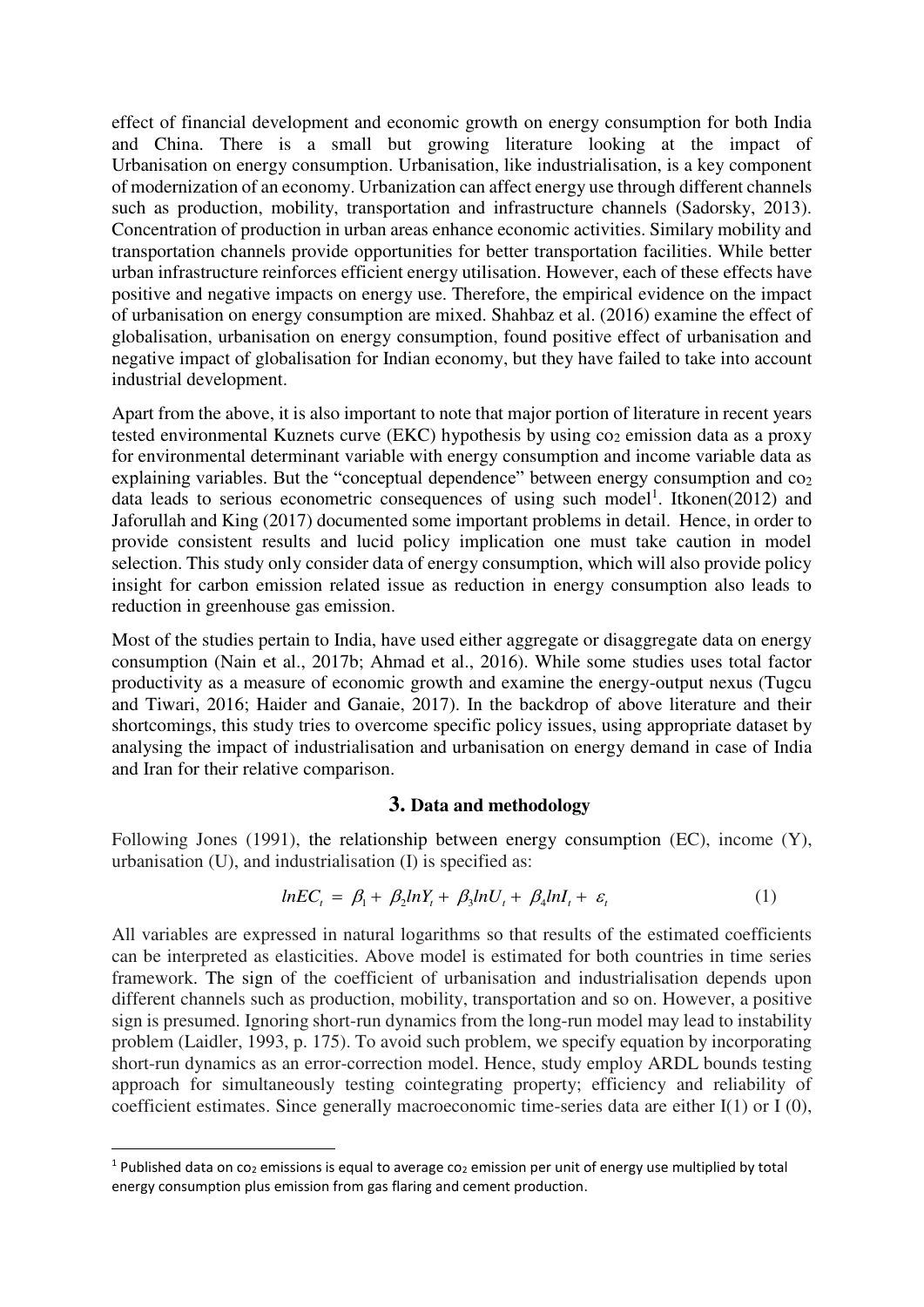there is no need for pre unit root testing in this method, but for preliminary examination it has been done(Adil et al., 2017).

$$
\Delta lnEC_t = \alpha + \sum_{i=1}^{n_1} \delta_0 \Delta lnEC_{t-i} + \sum_{i=0}^{n_2} \delta_1 \Delta lnY_{t-i} + \sum_{i=0}^{n_3} \delta_2 \Delta lnU_{t-i} + \sum_{i=0}^{n_4} \delta_3 \Delta lnI_{t-i} + \sigma_0 lnEC_{t-1} + \sigma_1 lnY_{t-1} + \sigma_2 lnU_{t-1} + \sigma_3 lnI_{t-1} + v_t
$$
\n(2)

This equation includes both short-run (first-differenced) and long-run (one-period-lagged level) variables. For the short-run coefficients, each lag length *n* is chosen by minimising the Akaike Information Criterion (AIC), and each model is estimated at these optimum lags. Equation (2) follows Pesaran *et al*.'s (2001) for bounds testing using unrestricted error correction specification to estimate short-run as well as long-run coefficients. It also tests for cointegration by applying an F test on the joint significance of lagged level variables in (2). The asymptotic distribution is non-standard so Pesaran *et al*.'s (2001) provides two sets of critical values one assumed all variables are to be I(0), other assumed all variables to be I(1). If the computed *F* statistic is higher than the upper bound of the critical values then the null hypothesis of no cointegration is rejected. As noted by Bahmani-Oskooee and Gelan (2009), the ARDL "bounds testing" methodology has some attractive features for time-series research. Not only it allowed for the inclusion of stationary variables but also I (1) variables. It also provides short-run estimates, long-run estimates, and the basis for a cointegration test in a single estimation (Haider et al., 2017). Also, the test is robust to small samples. Equation (2) is estimated for both India and Iran using time series data for the period of 1971-2013.

| Variables             | Observation | Mean    | Std. Dev. | Min     | Max     |  |  |  |
|-----------------------|-------------|---------|-----------|---------|---------|--|--|--|
| India                 |             |         |           |         |         |  |  |  |
| Industrialisation     | 43          | 26.41   | 3.37      | 20.16   | 34.67   |  |  |  |
| Urbanization          | 43          | 25.96   | 3.34      | 19.99   | 31.99   |  |  |  |
| GDP per capita        | 43          | 688.50  | 343.27    | 355.33  | 1555.02 |  |  |  |
| Energy use per capita | 43          | 380.44  | 96.78     | 268.49  | 606.05  |  |  |  |
| Iran                  |             |         |           |         |         |  |  |  |
| Industrialisation     | 43          | 41.53   | 8.59      | 25.39   | 63.04   |  |  |  |
| Urbanization          | 43          | 58.03   | 9.00      | 42.11   | 72.32   |  |  |  |
| GDP per capita        | 43          | 5125.83 | 1356.70   | 3214.14 | 8372.61 |  |  |  |
| Energy use per capita | 43          | 1601.76 | 730.20    | 541.75  | 2960.39 |  |  |  |

**Table 1.** Descriptive Statistics of Variables under Study

**Source:** Calculated by Authors

All data points are collected from World Development Indicator (WDI), *World Bank*. Urbanisation is taken as urban population as a percentage of total population. While industrialisation is proxied by industrial value added as a percentage of GDP. Energy consumption is considered as kg. of oil equivalent per capita. Lastly, GDP is taken as GDP per capita in constant US dollar 2010. The descriptive statistics of all variables are given in Table 1. It can be shown from Table 1 that average level of industrialisation of India and Iran is 26.41 and 41.53 percent respectively. While urbanisation is higher in Iran as compare to India, that is 58.03 and 25.96 percent respectively. Likewise, energy use per capita in Iran is higher than the India, that is 380.44 and 1601.76 per capita Kg. of oil equivalent. The data of Iranian economy has more variation than Indian economy, as evident by the standard deviation.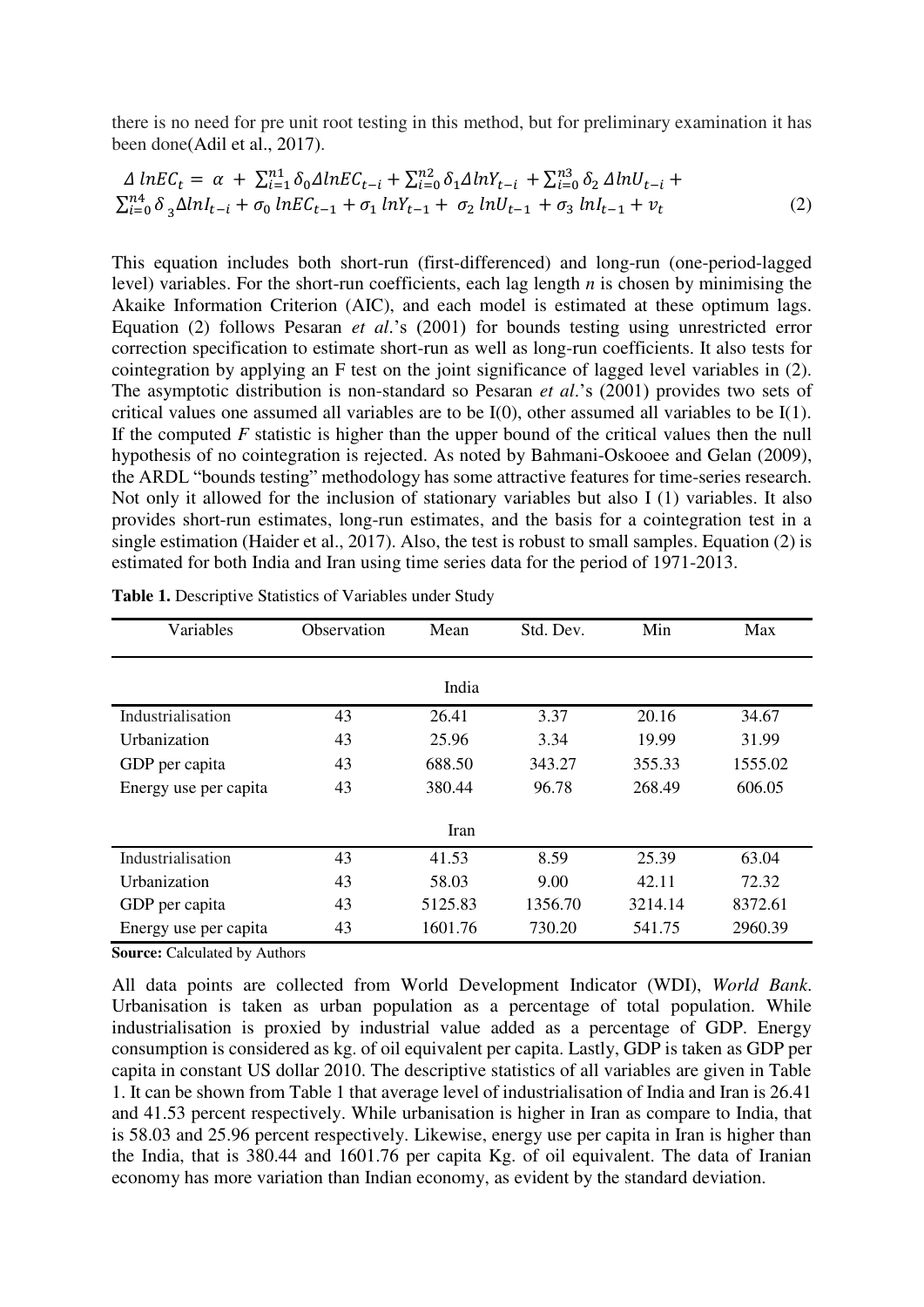#### **4. Results and discussion**

Testing of long-run equilibrium relationship through bounds testing approach is presented in Table 2. The F statistic follows an asymptotic distribution and null of no cointegration is only rejected if calculated F statistic exceeds upper bound value. Long-run estimates are only meaningful if a cointegrating relationship exists among variables. Since the ARDL bounds testing is too sensitive to lag length selection in the model, so the AIC criteria have been used to select the optimal lag order. It is reported by Lütkepohl (2006) that the dynamic relation between the variables can be well captured if one select appropriate lag length. We have used the critical bounds statistics value calculated by Narayan (2005) to determine the the existence of cointegration, which gives exact critical values for a small sample.

| Country                    | F-statistic         |            |  |  |  |
|----------------------------|---------------------|------------|--|--|--|
|                            |                     |            |  |  |  |
| India                      | 10.326              |            |  |  |  |
| Iran                       | 8.566               |            |  |  |  |
| Critical values $(T = 42)$ | $K=3$               |            |  |  |  |
|                            |                     |            |  |  |  |
| Lower bounds $I(0)$        | Upper bounds $I(1)$ | Sig. Level |  |  |  |
| 5.258                      | 6.526               | $1\%$      |  |  |  |
| 3.85                       | 4.782               | 5%         |  |  |  |
| 3.264                      | 4.094               | 10%        |  |  |  |

**Table 2: Cointegration Statistics with Energy Consumption as Dependent Variable** 

**Source: Calculated by Authors** 

**Note:** Critical lower and upper bounds values are collected from Narayan (2005) including unrestricted intercept and restricted time trend.

Results of bounds test in Table 2 rejects null hypothesis of no cointegration as F-statistic exceed upper bounds critical values at 1% level of significance for both countries. It means there is long-run equilibrium relationship among the variables. The long-run coefficients and short-run dynamics can be estimated as specified in equation (2).

The results of long-run coefficients are shown in Table 3, which shows a positive impact of economic activity that means higher economic growth leads to more energy consumption in both countries. The results of impact for urbanisation are different in both countries. Results show that urbanisation has enabled India to decrease energy use as increasing urbanisation leads to lower energy consumption through economies of scale and adoption of modern technology. While it intensifies energy consumption in Iran, as the positive and statistically significant coefficient of urbanisation implies that the net effect of these *two impacts* is to increase energy consumption. So the results suggest that Iran has to frame an urban policy in such a manner that create positive externalities.

|               |                          |                       | Lag Order             |               |                          |  |
|---------------|--------------------------|-----------------------|-----------------------|---------------|--------------------------|--|
| India         |                          |                       |                       | Iran          |                          |  |
| $\Delta$ lnec | $\overline{\phantom{a}}$ | $-0.199$<br>$(-1.51)$ | $-0.315$<br>$(-2.28)$ | $\Delta$ lnec | $\overline{\phantom{a}}$ |  |

#### **Table 3: Long-and Short-Run Estimates**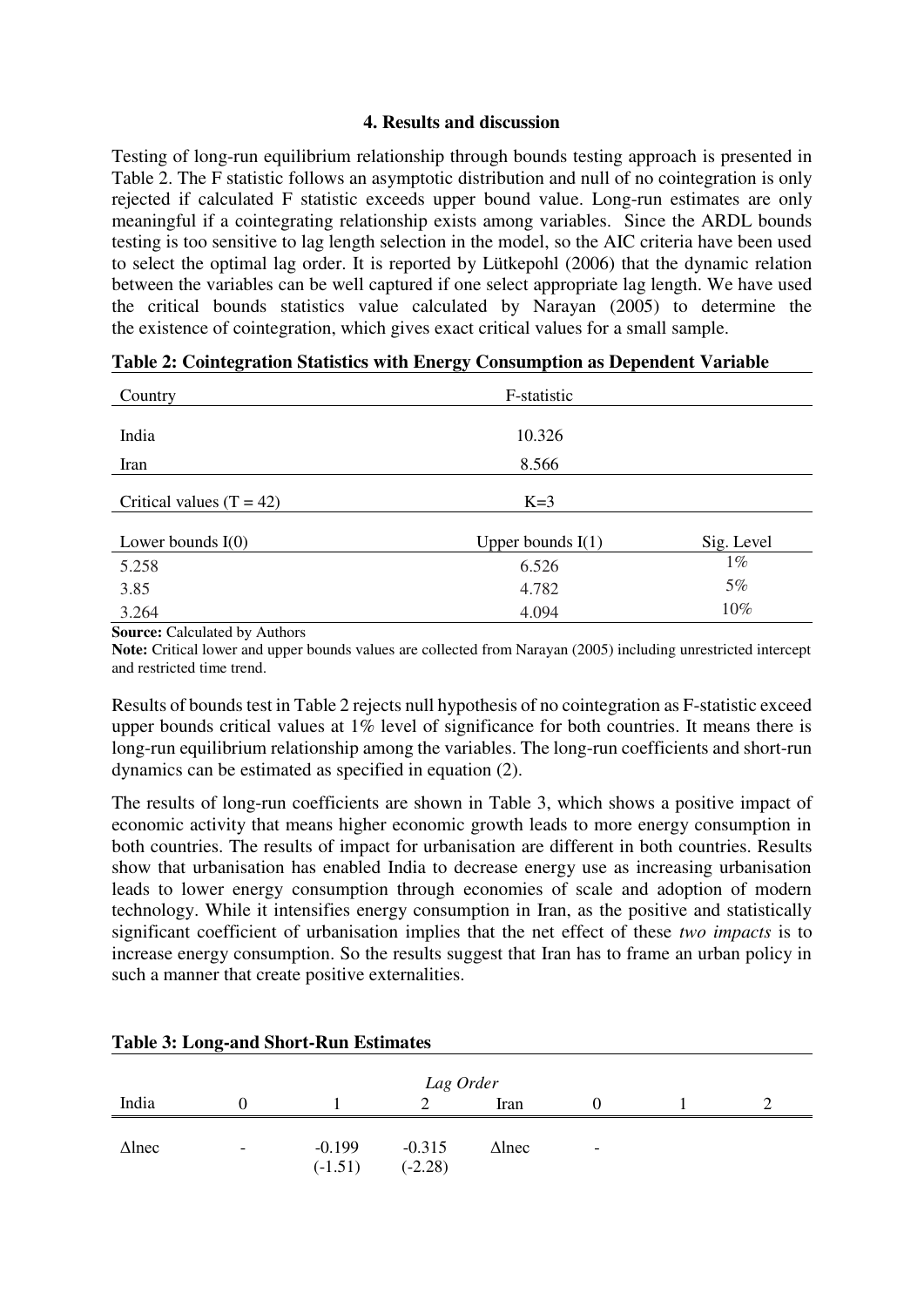| $\Delta \text{LnY}$ | 0.00420<br>(0.815)   |                       |                       | $\Delta \text{LnY}$ | $\qquad \qquad \blacksquare$ | 0.298<br>(3.10) | $-0.342$<br>$(-3.44)$ |
|---------------------|----------------------|-----------------------|-----------------------|---------------------|------------------------------|-----------------|-----------------------|
| $\Delta$ lnu        |                      | $-3.651$<br>$(-4.15)$ |                       | $\Delta$ lnu        | $-0.058$<br>$(-1.11)$        |                 |                       |
| $\Delta$ Lnd        |                      | 0.097<br>(2.24)       | $-0.205$<br>$(-3.95)$ | $\Delta$ Lnd        | 0.016<br>(0.422)             |                 |                       |
| <b>ECM</b>          | $-0.30$<br>$(-6.06)$ |                       |                       | <b>ECM</b>          | $-0.833$<br>$(-6.46)$        |                 |                       |

#### *Long Run Coefficients*

|       | LnY    | LnU       | ∟nI    | Trend      | Constant  |
|-------|--------|-----------|--------|------------|-----------|
| India | 0.404  | $-3.253$  | 1.044  | 0.030      | 3.001     |
|       | (2.83) | $(-2.30)$ | (2.74) | (2.00)     | (5.91)    |
| Iran  | 0.149  | 3.152     | 0.222  | $-0.002$   | $-6.053$  |
|       | (1.37) | (2.22)    | (2.23) | $(-0.143)$ | $(-6.13)$ |

**Source:** Calculated by Authors

**Note:** t-values are in parenthesis, ECM is error correction mechanism.

| Table 4: Diagnostic Tests |         |              |              |                  |  |  |  |
|---------------------------|---------|--------------|--------------|------------------|--|--|--|
| Countries                 | LM-Test | Adj R-square | <b>RESET</b> | CUSUM (CUSUM Sq) |  |  |  |
| India                     | 1.397   | 0.998        | 0.2807       | <b>Stable</b>    |  |  |  |
| Iran                      | 2.858   | 0.988        | 0.1446       | <b>Stable</b>    |  |  |  |

## **Table 4: Diagnostic Tests**

**Source: Calculated by Authors** 

**Note:** (1) LM is the Lagrange multiplier test for serial correlation, it has a  $\gamma$ 2 distribution the critical value at the 5% level of significance is 9.48 (2) RESET is Ramsey's specification test. It has a  $\chi$ 2 distribution with only one degree of freedom. The critical value at the 5% level of significance is 3.84.

Energy is an important input in the production system. Energy policy should be designed very carefully to ensure optimal energy conservation and higher economic growth. There is a positive relationship between industrialisation and energy use for both countries, but the degree of elasticities for change in the level of industrialisation differ between countries. That might be due to the level and structure of industrial production. Though the share of industrial value added in GDP in case of Iran is greater than India, as dominated by chemical and petroleum industries, however, it seems to be more efficient than India as the long-run elasticity is lower for Iran. The results also suggest that India might have more potential to bring down energy consumption in industrial sector through adopting frontier technology and hence move towards an environmental friendly production system. Promoting green energy may provide a way to enhance productivity through positive spill over and hence results into lower energy consumption (Tugcu and Tiwari, 2016). The cointegration results are further supported by statistically significant and negative coefficient of error correction term (ECT) reported in Table 3. It shows the speed of convergence to long-run equilibrium. For India, the convergence rate is moderate, but for Iran, the error is getting corrected very quickly. Lastly, in order to know whether model adequately fits, it is checked through various diagnostic test reported in Table 4, which shows model is correctly specified, free from autocorrelation and stable as well.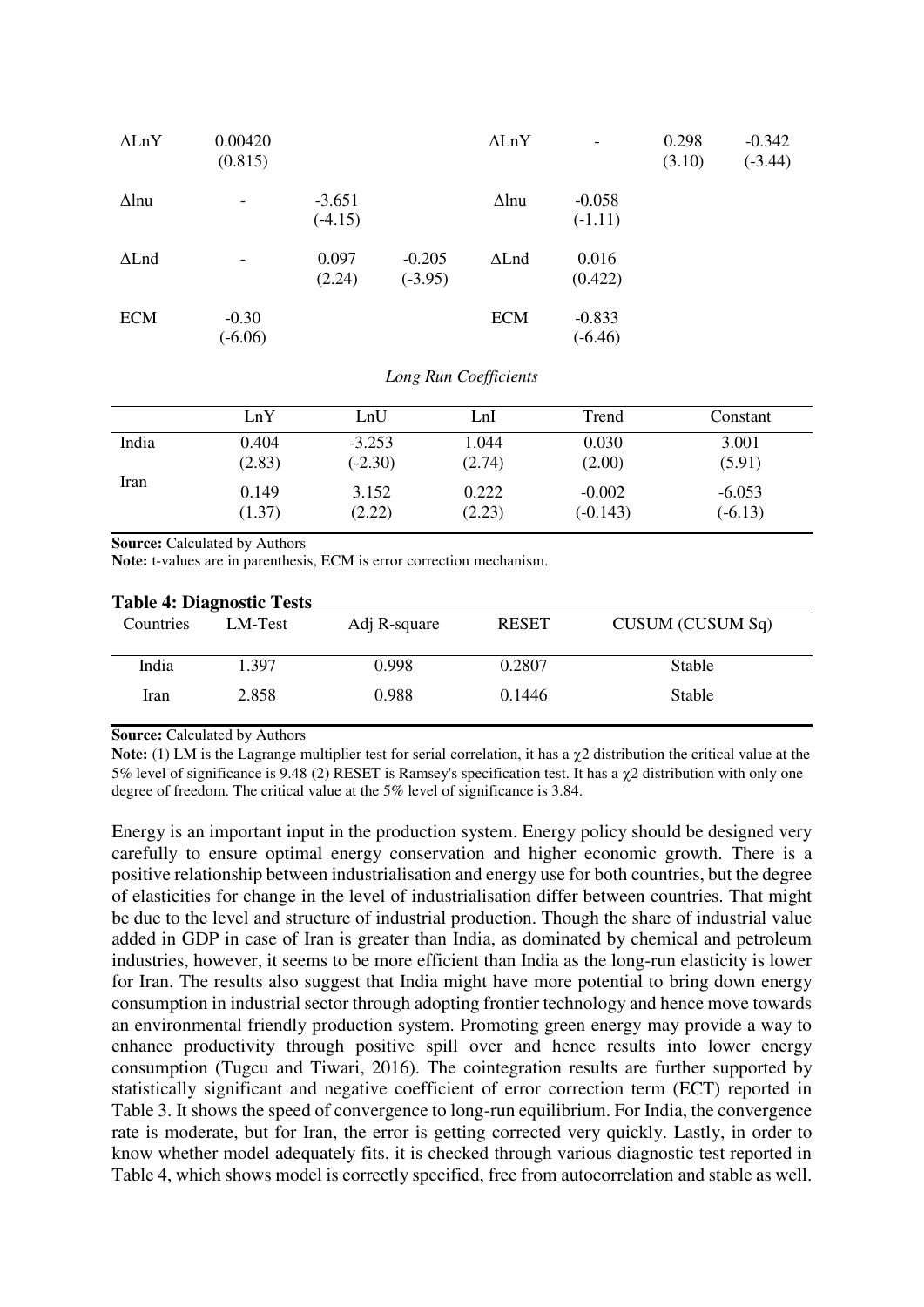### **5. Conclusion**

It is conceived that urbanisation and industrialisation are one of the driving factors behind increasing energy use in developing countries. The literature associated with the relationship between energy consumption, urbanisation, and industrialisation is not as substantial as the literature of energy consumption and economic growth nexus. Thus, this study aims at investigating the impact of urbanisation and industrialisation on energy consumption in case of India and Iran; two larger energy consuming developing countries for the period of 19971– 2013. To this end, study employs ARDL bounds testing approach to check for the long-run relationship among variables. The results of bounds test confirm the cointegrating relationship for both countries. An unrestricted error correction specification of ARDL model is used for estimating the impact of urbanisation and industrialisation on energy consumption. The results show the positive impact of GDP and industrialisation on energy consumption. Urbanisation has lead to less energy consumption in India while it enhances energy consumption in Iran. Though different channels connect relation between urbanisation and energy use, it seems that India has achieved some level of energy conservation through increasing urbanisation, which provides means for achieving energy efficiency. While that for Iran the finding is different, which shows urbanisation demands more energy may be due to inefficiency in energy uses. Therefore promoting clean energy can increase energy efficiency and hence reduce energy consumption in general.

### **Literature Cited**

- Adil, M.H., Ganaie, A.A., Kamaiah, B., 2017. Wagner's Hypothesis: An Empirical Verification. IIM Kozhikode Society & Management Review 6, 1–12.
- Ahmad, A., Zhao, Y., Shahbaz, M., Bano, S., Zhang, Z., Wang, S., Liu, Y., 2016. Carbon emissions, energy consumption and economic growth: An aggregate and disaggregate analysis of the Indian economy. Energy Policy 96, 131–143.
- Bahmani-Oskooee, M., Gelan, A., 2009. How stable is the demand for money in African countries? Journal of Economic Studies 36, 216–235.
- Bhat, J.A., Haider, S., Kamaiah, B., 2018. Interstate energy efficiency of Indian paper industry: A slack-based non-parametric approach. Energy 161, 284–298. <https://doi.org/10.1016/j.energy.2018.07.138>
- Blanchard, O., 1992. Energy consumption and modes of industrialization: four developing countries. Energy policy 20, 1174–1185.
- Haider, S., Bhat, J.A., 2018. Inter-state analysis of energy efficiency- a stochastic frontier approach to the Indian paper industry. International Journal of Energy Sector Management 12, 547–565. <https://doi.org/10.1108/IJESM-05-2017-0008>
- Haider, S., Ganaie, A.A., 2017. Does energy efficiency enhance total factor productivity in case of India? OPEC Energy Review 41, 153–163.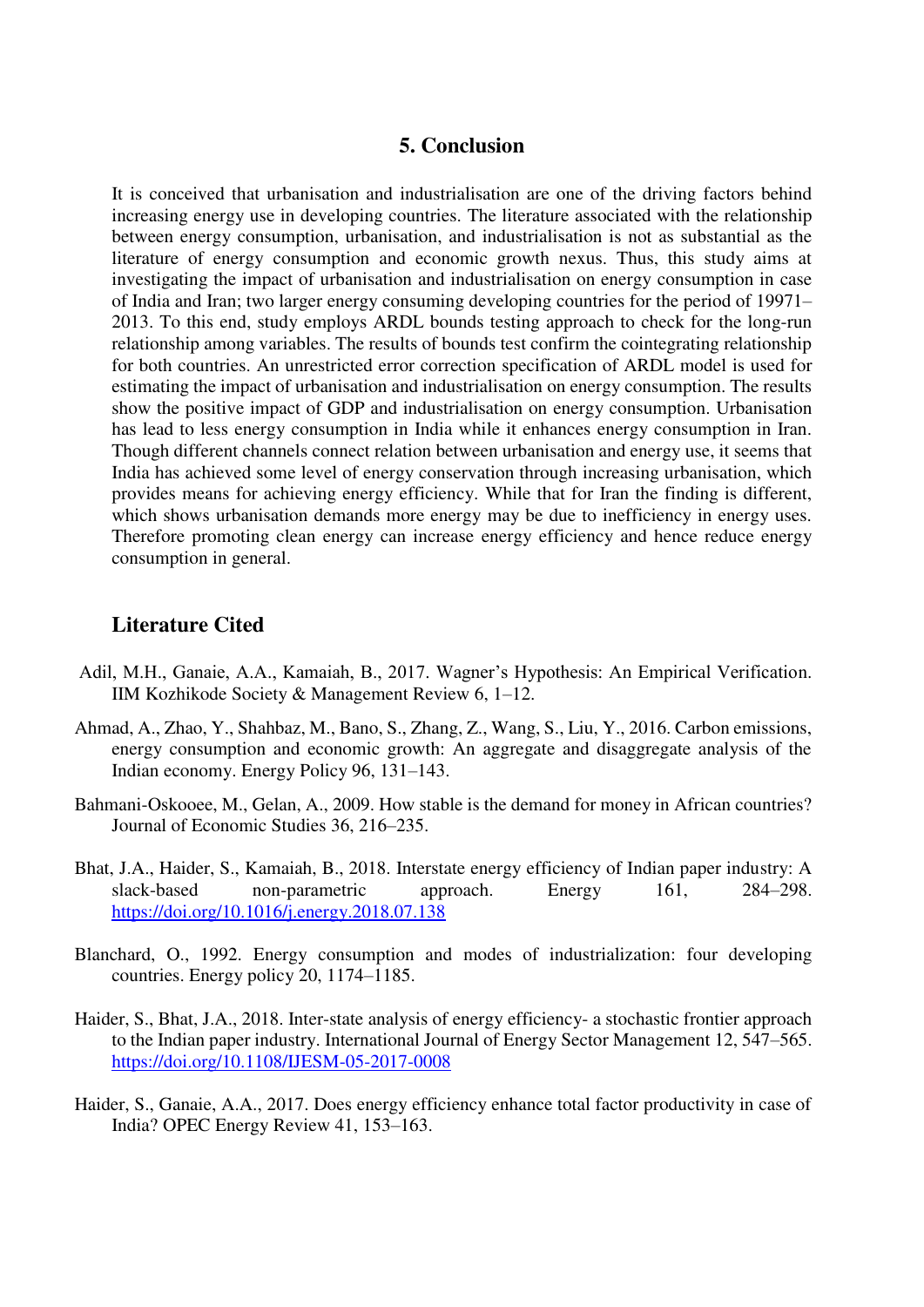- Haider, S., Ganaie, A.A., Kamaiah, B., 2017. Asymmetric exchange rate effect on money demand under open economy in case of India. Economics Bulletin 37, 168–179.
- IEA, 2015. India Energy Outlook Policies (World Energy Outlook Special Report). International Energy Agency.
- Islam, F., Shahbaz, M., Ahmed, A.U., Alam, M.M., 2013. Financial development and energy consumption nexus in Malaysia: a multivariate time series analysis. Economic Modelling 30, 435–441.
- Itkonen, J.V., 2012. Problems estimating the carbon Kuznets curve. Energy 39, 274–280.
- Jaforullah, M., King, A., 2017. The econometric consequences of an energy consumption variable in a model of CO2 emissions. Energy Economics 63, 84–91.
- Jones, D.W., 1991. How urbanization affects energy-use in developing countries. Energy policy 19, 621–630.
- Jones, D.W., 1989. Urbanization and energy use in economic development. The Energy Journal 29– 44.
- Krey, V., O'Neill, B.C., van Ruijven, B., Chaturvedi, V., Daioglou, V., Eom, J., Jiang, L., Nagai, Y., Pachauri, S., Ren, X., 2012. Urban and rural energy use and carbon dioxide emissions in Asia. Energy Economics 34, S272–S283.
- Laidler, D.E., 1985. The demand for money: Theories, evidence, and problems. Harper & Row New York.
- Liddle, B., 2004. Demographic dynamics and per capita environmental impact: Using panel regressions and household decompositions to examine population and transport. Population and Environment 26, 23–39.
- Lütkepohl, H., 2006. Structural vector autoregressive analysis for cointegrated variables. Allgemeines Statistisches Archiv 90, 75–88.
- Madlener, R., Sunak, Y., 2011. Impacts of urbanization on urban structures and energy demand: What can we learn for urban energy planning and urbanization management? Sustainable Cities and Society 1, 45–53.
- Mallick, H., Mahalik, M.K., 2014. Energy consumption, economic growth and financial development: A comparative perspective on India and China. Bulletin of Energy Economics (BEE) 2, 72–84.
- Menegaki, A.N., Ozturk, I., 2013. Growth and energy nexus in Europe revisited: Evidence from a fixed effects political economy model. Energy Policy 61, 881–887.
- Mishra, V., Smyth, R., Sharma, S., 2009. The energy-GDP nexus: evidence from a panel of Pacific Island countries. Resource and Energy Economics 31, 210–220.